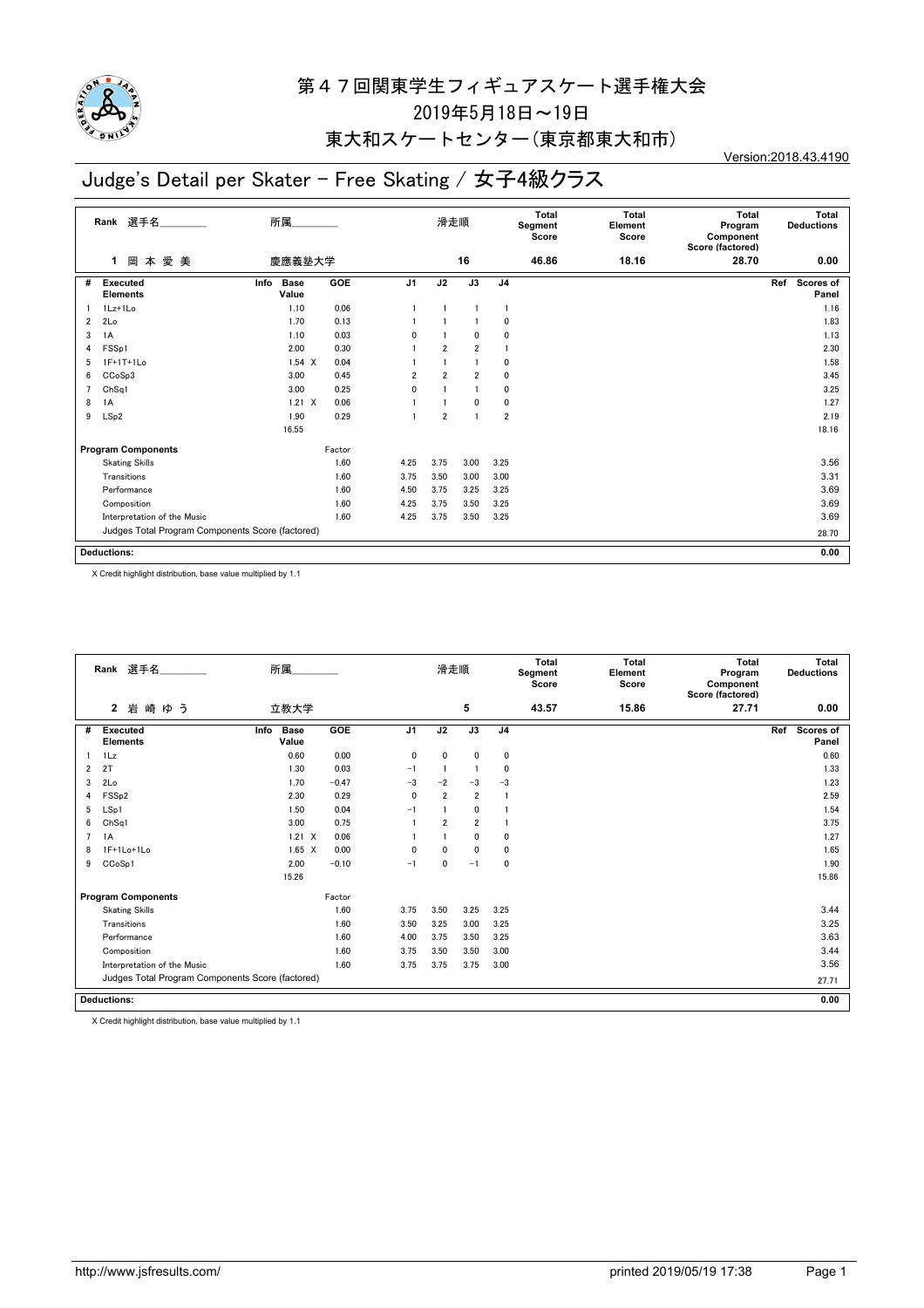

## 東大和スケートセンター(東京都東大和市)

## Judge's Detail per Skater - Free Skating / 女子4級クラス

Version:2018.43.4190

|                | 選手名<br>Rank                                      |      | 所属                   |         |                | 滑走順          |              |                | <b>Total</b><br>Segment<br>Score | <b>Total</b><br>Element<br>Score | Total<br>Program<br>Component<br>Score (factored) | Total<br><b>Deductions</b> |
|----------------|--------------------------------------------------|------|----------------------|---------|----------------|--------------|--------------|----------------|----------------------------------|----------------------------------|---------------------------------------------------|----------------------------|
|                | 彩<br>藤<br>曲<br>3                                 |      | 津田塾大学                |         |                |              | 13           |                | 42.48                            | 15.96                            | 26.52                                             | 0.00                       |
| #              | <b>Executed</b><br><b>Elements</b>               | Info | <b>Base</b><br>Value | GOE     | J <sub>1</sub> | J2           | J3           | J <sub>4</sub> |                                  |                                  |                                                   | Scores of<br>Ref<br>Panel  |
|                | 2Lo                                              |      | 1.70                 | 0.17    |                |              |              |                |                                  |                                  |                                                   | 1.87                       |
| $\overline{2}$ | $1$ Lz!                                          | ı    | 0.60                 | $-0.02$ | $-1$           | 0            | $\mathbf{0}$ | 0              |                                  |                                  |                                                   | 0.58                       |
| 3              | LSp1                                             |      | 1.50                 | 0.04    | 0              | 0            |              | 0              |                                  |                                  |                                                   | 1.54                       |
| 4              | Ch <sub>Sq1</sub>                                |      | 3.00                 | 0.00    | 0              | $\mathbf{0}$ | 0            | 0              |                                  |                                  |                                                   | 3.00                       |
| 5              | 1A                                               |      | 1.10                 | 0.03    | 0              | 0            | 0            |                |                                  |                                  |                                                   | 1.13                       |
| 6              | $1F+1T+1Lo$                                      |      | $1.54 \times$        | 0.03    |                | 0            |              | 0              |                                  |                                  |                                                   | 1.57                       |
|                | CCoSp2                                           |      | 2.50                 | 0.13    | 0              |              |              | 0              |                                  |                                  |                                                   | 2.63                       |
| 8              | $2S+1A+SEQ$                                      |      | $2.11 \times$        | 0.00    | $\mathbf{0}$   | $\mathbf{0}$ | 0            | 0              |                                  |                                  |                                                   | 2.11                       |
| 9              | FSSpB                                            |      | 1.70                 | $-0.17$ | $-2$           | $-1$         | $-1$         | 0              |                                  |                                  |                                                   | 1.53                       |
|                |                                                  |      | 15.75                |         |                |              |              |                |                                  |                                  |                                                   | 15.96                      |
|                | <b>Program Components</b>                        |      |                      | Factor  |                |              |              |                |                                  |                                  |                                                   |                            |
|                | <b>Skating Skills</b>                            |      |                      | 1.60    | 3.75           | 3.25         | 3.00         | 3.50           |                                  |                                  |                                                   | 3.38                       |
|                | Transitions                                      |      |                      | 1.60    | 3.50           | 2.75         | 3.25         | 3.00           |                                  |                                  |                                                   | 3.13                       |
|                | Performance                                      |      |                      | 1.60    | 4.00           | 3.00         | 3.50         | 3.25           |                                  |                                  |                                                   | 3.44                       |
|                | Composition                                      |      |                      | 1.60    | 3.75           | 3.00         | 3.50         | 3.00           |                                  |                                  |                                                   | 3.31                       |
|                | Interpretation of the Music                      |      |                      | 1.60    | 3.75           | 3.25         | 3.25         | 3.00           |                                  |                                  |                                                   | 3.31                       |
|                | Judges Total Program Components Score (factored) |      |                      |         |                |              |              |                |                                  |                                  |                                                   | 26.52                      |
|                |                                                  |      |                      |         |                |              |              |                |                                  |                                  |                                                   |                            |
|                | <b>Deductions:</b>                               |      |                      |         |                |              |              |                |                                  |                                  |                                                   | 0.00                       |

X Credit highlight distribution, base value multiplied by 1.1 ! Not clear edge

|   | Rank 選手名                                         |                                          | 所属                   |         |                | 滑走順          |                |                | <b>Total</b><br>Segment<br>Score | <b>Total</b><br>Element<br>Score | <b>Total</b><br>Program<br>Component<br>Score (factored) | Total<br><b>Deductions</b>       |
|---|--------------------------------------------------|------------------------------------------|----------------------|---------|----------------|--------------|----------------|----------------|----------------------------------|----------------------------------|----------------------------------------------------------|----------------------------------|
|   | 八木まりな<br>4                                       |                                          | 国際基督教大学              |         |                |              | 17             |                | 38.89                            | 15.18                            | 24.21                                                    | 0.50                             |
| # | <b>Executed</b><br><b>Elements</b>               | Info                                     | <b>Base</b><br>Value | GOE     | J <sub>1</sub> | J2           | J3             | J <sub>4</sub> |                                  |                                  |                                                          | Ref<br><b>Scores of</b><br>Panel |
|   | 2Lo                                              |                                          | 1.70                 | 0.00    | $\mathbf{0}$   | 0            | $\mathbf{0}$   | 0              |                                  |                                  |                                                          | 1.70                             |
| 2 | 1Lz!                                             |                                          | 0.60                 | $-0.06$ | $-1$           | $-1$         | $-1$           | $-1$           |                                  |                                  |                                                          | 0.54                             |
| 3 | $1A+1T$                                          |                                          | 1.50                 | 0.00    | 0              | $\mathbf 0$  | $\mathbf{0}$   | $\mathbf 0$    |                                  |                                  |                                                          | 1.50                             |
| 4 | FCSpB                                            |                                          | 1.60                 | 0.08    | 0              |              | $\overline{1}$ | 0              |                                  |                                  |                                                          | 1.68                             |
| 5 | ChSq1                                            |                                          | 3.00                 | 0.00    | 0              | 0            | 0              | $\mathbf 0$    |                                  |                                  |                                                          | 3.00                             |
| 6 | 2S+1Eu<+1S                                       | $\overline{\left\langle \right\rangle }$ | 2.29 X               | $-0.26$ | $-2$           | $-2$         | $-2$           | $-2$           |                                  |                                  |                                                          | 2.03                             |
| 7 | 2F                                               |                                          | 1.98<br>$\times$     | $-0.90$ | $-5$           | $-5$         | $-5$           | $-5$           |                                  |                                  |                                                          | 1.08                             |
| 8 | CCoSp1                                           |                                          | 2.00                 | 0.15    |                |              | $\blacksquare$ | 0              |                                  |                                  |                                                          | 2.15                             |
| 9 | LSp1                                             |                                          | 1.50                 | 0.00    | 0              | $\mathbf{0}$ | $\mathbf{0}$   | 0              |                                  |                                  |                                                          | 1.50                             |
|   |                                                  |                                          | 16.17                |         |                |              |                |                |                                  |                                  |                                                          | 15.18                            |
|   | <b>Program Components</b>                        |                                          |                      | Factor  |                |              |                |                |                                  |                                  |                                                          |                                  |
|   | <b>Skating Skills</b>                            |                                          |                      | 1.60    | 3.50           | 3.25         | 3.00           | 2.75           |                                  |                                  |                                                          | 3.13                             |
|   | Transitions                                      |                                          |                      | 1.60    | 3.00           | 3.00         | 2.75           | 2.50           |                                  |                                  |                                                          | 2.81                             |
|   | Performance                                      |                                          |                      | 1.60    | 3.50           | 3.25         | 3.00           | 3.00           |                                  |                                  |                                                          | 3.19                             |
|   | Composition                                      |                                          |                      | 1.60    | 3.25           | 3.00         | 3.00           | 2.75           |                                  |                                  |                                                          | 3.00                             |
|   | Interpretation of the Music                      |                                          |                      | 1.60    | 3.25           | 3.25         | 2.75           | 2.75           |                                  |                                  |                                                          | 3.00                             |
|   | Judges Total Program Components Score (factored) |                                          |                      |         |                |              |                |                | 24.21                            |                                  |                                                          |                                  |
|   | <b>Deductions:</b>                               |                                          | 転倒: -0.50            |         |                |              |                |                |                                  |                                  |                                                          | $-0.50$                          |
|   |                                                  |                                          |                      |         |                |              |                |                |                                  |                                  |                                                          |                                  |

< Under-rotated jump X Credit highlight distribution, base value multiplied by 1.1 ! Not clear edge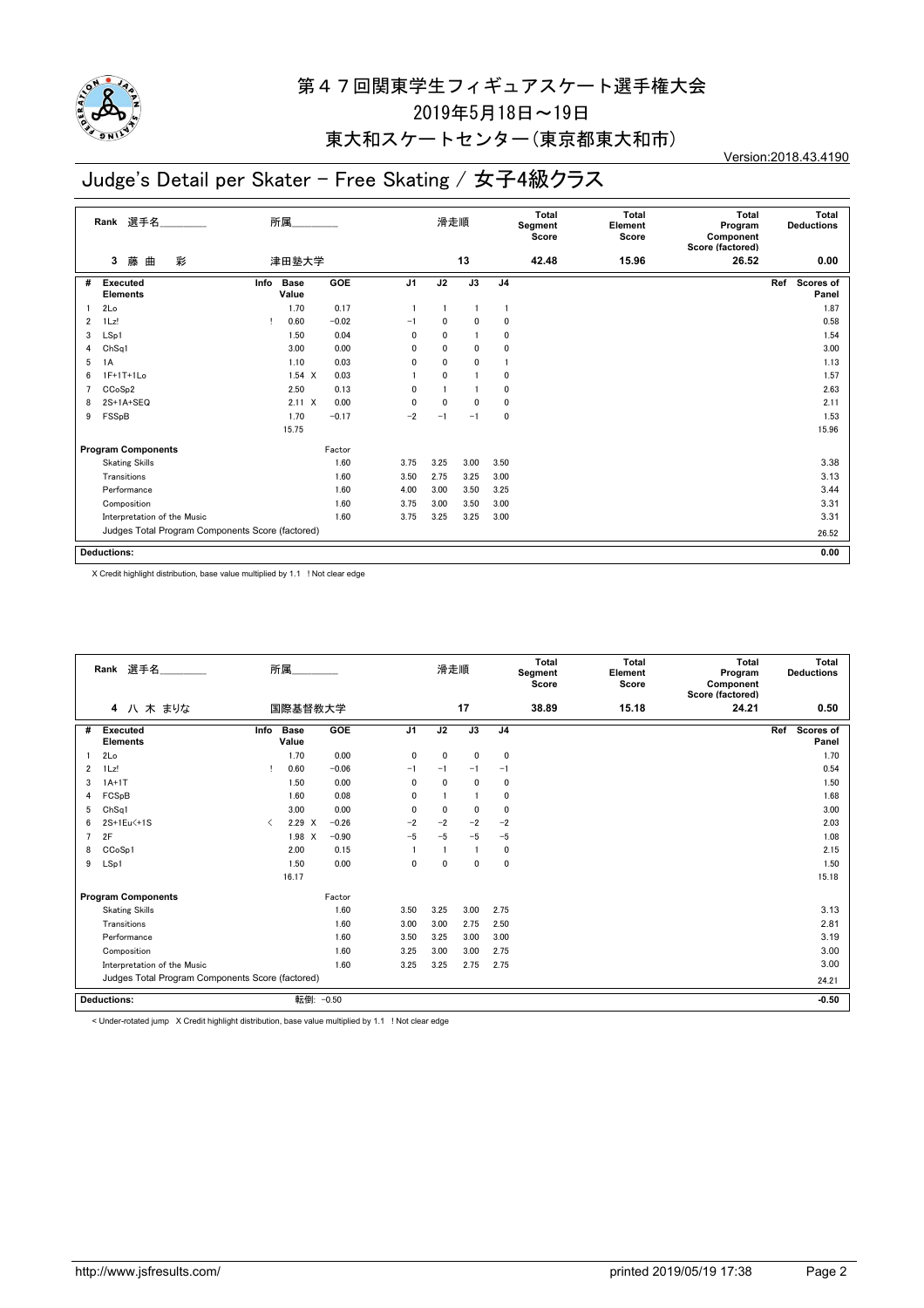

#### 東大和スケートセンター(東京都東大和市)

## Judge's Detail per Skater - Free Skating / 女子4級クラス

Version:2018.43.4190

|                | 選手名<br>Rank                                      | 所属                           |         |                | 滑走順            |                |                | <b>Total</b><br>Segment<br>Score | <b>Total</b><br>Element<br>Score | <b>Total</b><br>Program<br>Component<br>Score (factored) | Total<br><b>Deductions</b>       |
|----------------|--------------------------------------------------|------------------------------|---------|----------------|----------------|----------------|----------------|----------------------------------|----------------------------------|----------------------------------------------------------|----------------------------------|
|                | 熊坂 菜々子<br>5                                      | 東京女子体育大学                     |         |                |                | 2              |                | 37.42                            | 14.12                            | 23.30                                                    | 0.00                             |
| #              | <b>Executed</b><br><b>Elements</b>               | <b>Base</b><br>Info<br>Value | GOE     | J <sub>1</sub> | J2             | J3             | J <sub>4</sub> |                                  |                                  |                                                          | Ref<br><b>Scores of</b><br>Panel |
|                | 1A+1Eu<+2S                                       | 2.78<br>≺                    | $-0.33$ | $-2$           | $-2$           | $-4$           | $-2$           |                                  |                                  |                                                          | 2.45                             |
| $\overline{2}$ | 1Lz                                              | 0.60                         | $-0.03$ | $\mathbf{0}$   | $-3$           | $\overline{1}$ | 0              |                                  |                                  |                                                          | 0.57                             |
| 3              | 2T                                               | 1.30                         | $-0.07$ | 0              | $\mathbf{0}$   | $-2$           | 0              |                                  |                                  |                                                          | 1.23                             |
| 4              | LSp1                                             | 1.50                         | 0.08    | $\mathbf{0}$   | $\overline{2}$ | 0              | 0              |                                  |                                  |                                                          | 1.58                             |
| 5              | CCoSpBV                                          | 1.28                         | $-0.13$ | $\mathbf{0}$   | $-1$           | $-1$           | $-2$           |                                  |                                  |                                                          | 1.15                             |
| 6              | ChSq1                                            | 3.00                         | $-0.13$ | 0              | $-1$           | $\mathbf 0$    | 0              |                                  |                                  |                                                          | 2.87                             |
|                | $1F+1A+SEQ$                                      | 1.41 X                       | 0.00    | $\mathbf{0}$   | $\mathbf{0}$   | $\mathbf{0}$   | 0              |                                  |                                  |                                                          | 1.41                             |
| 8              | 2S                                               | $1.43 \times$                | 0.07    |                |                | 0              | 0              |                                  |                                  |                                                          | 1.50                             |
| 9              | FCSpB                                            | 1.60                         | $-0.24$ | $-2$           | $-3$           | 0              | $-1$           |                                  |                                  |                                                          | 1.36                             |
|                |                                                  | 14.90                        |         |                |                |                |                |                                  |                                  |                                                          | 14.12                            |
|                | <b>Program Components</b>                        |                              | Factor  |                |                |                |                |                                  |                                  |                                                          |                                  |
|                | <b>Skating Skills</b>                            |                              | 1.60    | 3.75           | 2.75           | 2.75           | 3.00           |                                  |                                  |                                                          | 3.06                             |
|                | Transitions                                      |                              | 1.60    | 3.00           | 2.50           | 2.75           | 3.00           |                                  |                                  |                                                          | 2.81                             |
|                | Performance                                      |                              | 1.60    | 3.50           | 2.75           | 2.50           | 3.00           |                                  |                                  |                                                          | 2.94                             |
|                | Composition                                      |                              | 1.60    | 3.50           | 2.75           | 2.75           | 2.75           |                                  |                                  |                                                          | 2.94                             |
|                | Interpretation of the Music                      |                              | 1.60    | 3.00           | 2.50           | 3.00           | 2.75           |                                  |                                  |                                                          | 2.81                             |
|                | Judges Total Program Components Score (factored) |                              |         |                |                |                |                |                                  |                                  |                                                          | 23.30                            |
|                | Deductions:                                      |                              |         |                |                |                |                |                                  |                                  |                                                          | 0.00                             |
|                |                                                  |                              |         |                |                |                |                |                                  |                                  |                                                          |                                  |

< Under-rotated jump X Credit highlight distribution, base value multiplied by 1.1

|   | Rank 選手名                                         | 所属                            |               |         |                | 滑走順          |                |                | <b>Total</b><br>Segment<br>Score | <b>Total</b><br>Element<br>Score | Total<br>Program<br>Component<br>Score (factored) | Total<br><b>Deductions</b> |
|---|--------------------------------------------------|-------------------------------|---------------|---------|----------------|--------------|----------------|----------------|----------------------------------|----------------------------------|---------------------------------------------------|----------------------------|
|   | 6<br>安藤美裕                                        |                               | 早稲田大学         |         |                |              | $\overline{7}$ |                | 37.07                            | 12.45                            | 25.12                                             | 0.50                       |
| # | <b>Executed</b><br><b>Elements</b>               | Info<br><b>Base</b><br>Value  |               | GOE     | J <sub>1</sub> | J2           | J3             | J <sub>4</sub> |                                  |                                  |                                                   | Scores of<br>Ref<br>Panel  |
|   | 1A+1A+SEQ                                        |                               | 1.76          | 0.08    |                | 0            | 1              | $\mathbf{1}$   |                                  |                                  |                                                   | 1.84                       |
| 2 | 2S                                               |                               | 1.30          | 0.00    | $\Omega$       | 0            | 0              | $\mathbf 0$    |                                  |                                  |                                                   | 1.30                       |
| 3 | CCoSpBV                                          |                               | 1.28          | $-0.20$ | $-2$           | $-2$         | $-1$           | $-1$           |                                  |                                  |                                                   | 1.08                       |
| 4 | 2T<                                              | $\overline{\left( \right. }%$ | 0.98          | $-0.49$ | $-5$           | $-5$         | $-5$           | $-5$           |                                  |                                  |                                                   | 0.49                       |
| 5 | FCSpB                                            |                               | 1.60          | $-0.36$ | $-2$           | $-4$         | $-2$           | $-1$           |                                  |                                  |                                                   | 1.24                       |
| 6 | 1F+1Lo+1T                                        |                               | $1.54 \times$ | 0.00    | 0              | 0            | $\mathbf 0$    | 0              |                                  |                                  |                                                   | 1.54                       |
| 7 | $1\mathsf{L}z$                                   |                               | 0.66 X        | 0.00    | 0              | $\mathbf{0}$ | $\mathbf{0}$   | 0              |                                  |                                  |                                                   | 0.66                       |
| 8 | Ch <sub>Sq1</sub>                                |                               | 3.00          | 0.13    | $\mathbf{0}$   |              | $\mathbf{0}$   | 0              |                                  |                                  |                                                   | 3.13                       |
| 9 | <b>LSpB</b>                                      |                               | 1.20          | $-0.03$ | $-1$           | 0            | 0              | 0              |                                  |                                  |                                                   | 1.17                       |
|   |                                                  |                               | 13.32         |         |                |              |                |                |                                  |                                  |                                                   | 12.45                      |
|   | <b>Program Components</b>                        |                               |               | Factor  |                |              |                |                |                                  |                                  |                                                   |                            |
|   | <b>Skating Skills</b>                            |                               |               | 1.60    | 4.00           | 3.00         | 2.75           | 3.00           |                                  |                                  |                                                   | 3.19                       |
|   | Transitions                                      |                               |               | 1.60    | 3.75           | 2.50         | 2.50           | 2.75           |                                  |                                  |                                                   | 2.88                       |
|   | Performance                                      |                               |               | 1.60    | 4.25           | 2.75         | 2.75           | 3.00           |                                  |                                  |                                                   | 3.19                       |
|   | Composition                                      |                               |               | 1.60    | 4.00           | 2.75         | 3.00           | 2.75           |                                  |                                  |                                                   | 3.13                       |
|   | Interpretation of the Music                      |                               |               | 1.60    | 4.25           | 3.00         | 3.00           | 3.00           |                                  |                                  |                                                   | 3.31                       |
|   | Judges Total Program Components Score (factored) |                               |               |         |                |              |                |                |                                  |                                  |                                                   | 25.12                      |
|   |                                                  |                               |               |         |                |              |                |                |                                  |                                  |                                                   |                            |
|   | <b>Deductions:</b>                               |                               | 転倒:           | $-0.50$ |                |              |                |                |                                  |                                  |                                                   | $-0.50$                    |

< Under-rotated jump X Credit highlight distribution, base value multiplied by 1.1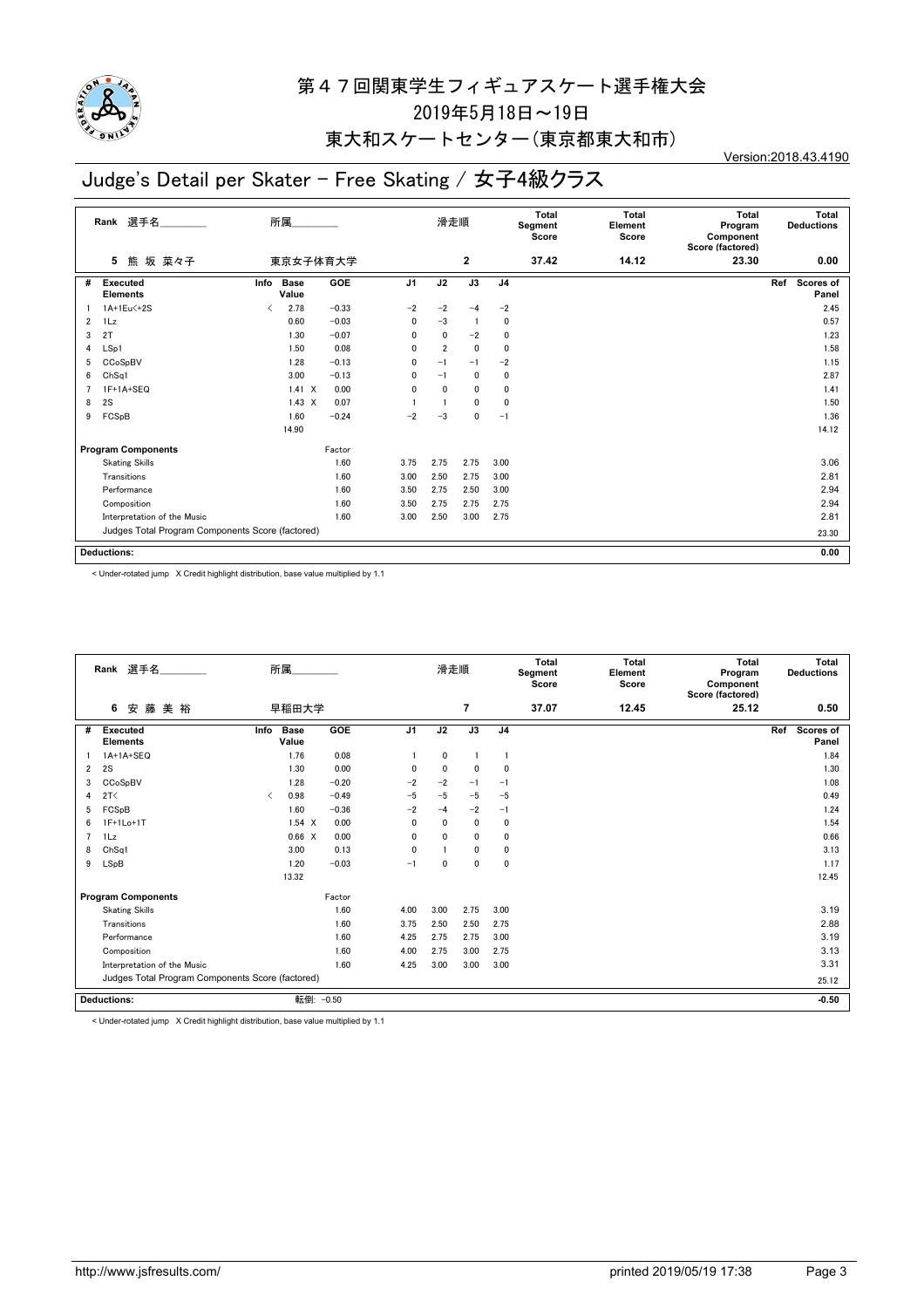

#### 東大和スケートセンター(東京都東大和市)

## Judge's Detail per Skater - Free Skating / 女子4級クラス

Version:2018.43.4190

| 岡<br>真 彩<br>36.58<br>23.91<br>片<br>立教大学<br>10<br>13.17<br>0.50<br>$\overline{7}$<br>J <sub>1</sub><br>J2<br>$\overline{J3}$<br>J <sub>4</sub><br><b>Base</b><br>GOE<br>Scores of<br>#<br><b>Executed</b><br>Info<br>Ref<br>Value<br><b>Elements</b><br>Panel<br>1.70<br>$-0.55$<br>$-3$<br>1.15<br>2Lo<br>$-3$<br>$-3$<br>-4<br>FSSpB<br>1.70<br>$-0.13$<br>1.57<br>0<br>$\overline{2}$<br>$-1$<br>$-1$<br>$-1$<br>0.06<br>1Lz<br>0.60<br>0.66<br>3<br>$-2$<br>CCoSp1V<br>1.50<br>0.04<br>$\overline{2}$<br>0<br>1.54<br>4<br>ChSq1<br>3.00<br>0.13<br>3.13<br>0<br>5<br>$-1$<br>1A+1T+1Lo<br>2.00<br>0.00<br>2.00<br>0<br>0<br>0<br>0<br>6<br>1.49 X<br>2F<<br>$-0.68$<br>$-5$<br>$-5$<br>$-5$<br>$-5$<br>0.81<br>7<br>$\overline{\left( \right. }%$<br>$1.43 \times$<br>2S<br>$-0.23$<br>$-3$<br>$-2$<br>$-2$<br>0<br>1.20<br>8<br>1.20<br>$-0.09$<br>0<br>$-2$<br>0<br>1.11<br>LSpB<br>9<br>$-1$<br>14.62<br>13.17<br>Factor<br><b>Program Components</b><br>3.06<br>3.00<br>3.00<br><b>Skating Skills</b><br>1.60<br>3.25<br>3.00<br>3.00<br>1.60<br>2.75<br>3.00<br>2.75<br>Transitions<br>3.50<br>1.60<br>3.00<br>3.00<br>3.06<br>3.25<br>3.00<br>Performance<br>2.94<br>Composition<br>1.60<br>3.00<br>3.00<br>2.75<br>3.00<br>2.88<br>Interpretation of the Music<br>1.60<br>3.00<br>3.00<br>2.75<br>2.75<br>Judges Total Program Components Score (factored)<br>23.91 | 選手名<br>Rank | 所属 |  | 滑走順 |  | Total<br>Segment<br>Score | Total<br>Element<br>Score | Total<br>Program<br>Component<br>Score (factored) | Total<br><b>Deductions</b> |
|--------------------------------------------------------------------------------------------------------------------------------------------------------------------------------------------------------------------------------------------------------------------------------------------------------------------------------------------------------------------------------------------------------------------------------------------------------------------------------------------------------------------------------------------------------------------------------------------------------------------------------------------------------------------------------------------------------------------------------------------------------------------------------------------------------------------------------------------------------------------------------------------------------------------------------------------------------------------------------------------------------------------------------------------------------------------------------------------------------------------------------------------------------------------------------------------------------------------------------------------------------------------------------------------------------------------------------------------------------------------------------|-------------|----|--|-----|--|---------------------------|---------------------------|---------------------------------------------------|----------------------------|
|                                                                                                                                                                                                                                                                                                                                                                                                                                                                                                                                                                                                                                                                                                                                                                                                                                                                                                                                                                                                                                                                                                                                                                                                                                                                                                                                                                                |             |    |  |     |  |                           |                           |                                                   |                            |
|                                                                                                                                                                                                                                                                                                                                                                                                                                                                                                                                                                                                                                                                                                                                                                                                                                                                                                                                                                                                                                                                                                                                                                                                                                                                                                                                                                                |             |    |  |     |  |                           |                           |                                                   |                            |
|                                                                                                                                                                                                                                                                                                                                                                                                                                                                                                                                                                                                                                                                                                                                                                                                                                                                                                                                                                                                                                                                                                                                                                                                                                                                                                                                                                                |             |    |  |     |  |                           |                           |                                                   |                            |
|                                                                                                                                                                                                                                                                                                                                                                                                                                                                                                                                                                                                                                                                                                                                                                                                                                                                                                                                                                                                                                                                                                                                                                                                                                                                                                                                                                                |             |    |  |     |  |                           |                           |                                                   |                            |
|                                                                                                                                                                                                                                                                                                                                                                                                                                                                                                                                                                                                                                                                                                                                                                                                                                                                                                                                                                                                                                                                                                                                                                                                                                                                                                                                                                                |             |    |  |     |  |                           |                           |                                                   |                            |
|                                                                                                                                                                                                                                                                                                                                                                                                                                                                                                                                                                                                                                                                                                                                                                                                                                                                                                                                                                                                                                                                                                                                                                                                                                                                                                                                                                                |             |    |  |     |  |                           |                           |                                                   |                            |
|                                                                                                                                                                                                                                                                                                                                                                                                                                                                                                                                                                                                                                                                                                                                                                                                                                                                                                                                                                                                                                                                                                                                                                                                                                                                                                                                                                                |             |    |  |     |  |                           |                           |                                                   |                            |
|                                                                                                                                                                                                                                                                                                                                                                                                                                                                                                                                                                                                                                                                                                                                                                                                                                                                                                                                                                                                                                                                                                                                                                                                                                                                                                                                                                                |             |    |  |     |  |                           |                           |                                                   |                            |
|                                                                                                                                                                                                                                                                                                                                                                                                                                                                                                                                                                                                                                                                                                                                                                                                                                                                                                                                                                                                                                                                                                                                                                                                                                                                                                                                                                                |             |    |  |     |  |                           |                           |                                                   |                            |
|                                                                                                                                                                                                                                                                                                                                                                                                                                                                                                                                                                                                                                                                                                                                                                                                                                                                                                                                                                                                                                                                                                                                                                                                                                                                                                                                                                                |             |    |  |     |  |                           |                           |                                                   |                            |
|                                                                                                                                                                                                                                                                                                                                                                                                                                                                                                                                                                                                                                                                                                                                                                                                                                                                                                                                                                                                                                                                                                                                                                                                                                                                                                                                                                                |             |    |  |     |  |                           |                           |                                                   |                            |
|                                                                                                                                                                                                                                                                                                                                                                                                                                                                                                                                                                                                                                                                                                                                                                                                                                                                                                                                                                                                                                                                                                                                                                                                                                                                                                                                                                                |             |    |  |     |  |                           |                           |                                                   |                            |
|                                                                                                                                                                                                                                                                                                                                                                                                                                                                                                                                                                                                                                                                                                                                                                                                                                                                                                                                                                                                                                                                                                                                                                                                                                                                                                                                                                                |             |    |  |     |  |                           |                           |                                                   |                            |
|                                                                                                                                                                                                                                                                                                                                                                                                                                                                                                                                                                                                                                                                                                                                                                                                                                                                                                                                                                                                                                                                                                                                                                                                                                                                                                                                                                                |             |    |  |     |  |                           |                           |                                                   |                            |
|                                                                                                                                                                                                                                                                                                                                                                                                                                                                                                                                                                                                                                                                                                                                                                                                                                                                                                                                                                                                                                                                                                                                                                                                                                                                                                                                                                                |             |    |  |     |  |                           |                           |                                                   |                            |
|                                                                                                                                                                                                                                                                                                                                                                                                                                                                                                                                                                                                                                                                                                                                                                                                                                                                                                                                                                                                                                                                                                                                                                                                                                                                                                                                                                                |             |    |  |     |  |                           |                           |                                                   |                            |
|                                                                                                                                                                                                                                                                                                                                                                                                                                                                                                                                                                                                                                                                                                                                                                                                                                                                                                                                                                                                                                                                                                                                                                                                                                                                                                                                                                                |             |    |  |     |  |                           |                           |                                                   |                            |
|                                                                                                                                                                                                                                                                                                                                                                                                                                                                                                                                                                                                                                                                                                                                                                                                                                                                                                                                                                                                                                                                                                                                                                                                                                                                                                                                                                                |             |    |  |     |  |                           |                           |                                                   |                            |
|                                                                                                                                                                                                                                                                                                                                                                                                                                                                                                                                                                                                                                                                                                                                                                                                                                                                                                                                                                                                                                                                                                                                                                                                                                                                                                                                                                                |             |    |  |     |  |                           |                           |                                                   |                            |
| <b>Deductions:</b><br>転倒: -0.50                                                                                                                                                                                                                                                                                                                                                                                                                                                                                                                                                                                                                                                                                                                                                                                                                                                                                                                                                                                                                                                                                                                                                                                                                                                                                                                                                |             |    |  |     |  |                           |                           |                                                   | $-0.50$                    |

< Under-rotated jump X Credit highlight distribution, base value multiplied by 1.1

|                | 選手名<br>Rank                                      |           | 所属                   |            |                | 滑走順  |                |                | Total<br>Segment<br>Score | <b>Total</b><br>Element<br>Score | Total<br>Program<br>Component<br>Score (factored) | Total<br><b>Deductions</b> |
|----------------|--------------------------------------------------|-----------|----------------------|------------|----------------|------|----------------|----------------|---------------------------|----------------------------------|---------------------------------------------------|----------------------------|
|                | 前<br>田梨沙<br>8                                    |           | 拓殖大学                 |            |                |      | 12             |                | 36.47                     | 11.85                            | 24.62                                             | 0.00                       |
| #              | Executed<br><b>Elements</b>                      | Info      | <b>Base</b><br>Value | <b>GOE</b> | J <sub>1</sub> | J2   | J3             | J <sub>4</sub> |                           |                                  |                                                   | Scores of<br>Ref<br>Panel  |
|                | 1A                                               |           | 1.10                 | 0.03       |                | 0    | $\mathbf 0$    | $\mathbf 0$    |                           |                                  |                                                   | 1.13                       |
| $\overline{2}$ | 2S+1T<<+1T<<                                     | <<        | 1.30                 | $-0.59$    | $-3$           | $-5$ | $-5$           | $-5$           |                           |                                  |                                                   | 0.71                       |
| 3              | 1Lz!                                             |           | 0.60                 | $-0.02$    |                | $-1$ | 0              | $-1$           |                           |                                  |                                                   | 0.58                       |
| 4              | FCSpBV                                           |           | 1.20                 | $-0.24$    | $-2$           | $-4$ | $-2$           | 0              |                           |                                  |                                                   | 0.96                       |
| 5              | ChSq1                                            |           | 3.00                 | 0.25       |                | 0    |                | 0              |                           |                                  |                                                   | 3.25                       |
| 6              | CCoSp1                                           |           | 2.00                 | 0.20       |                |      | $\overline{2}$ | 0              |                           |                                  |                                                   | 2.20                       |
| $\overline{7}$ | 2S<                                              | $\langle$ | $1.08$ X             | $-0.22$    | $-3$           | $-2$ | $-2$           | $-2$           |                           |                                  |                                                   | 0.86                       |
| 8              | $1F+1T$                                          |           | 0.99 X               | 0.00       | $\mathbf{0}$   | 0    | 0              | 0              |                           |                                  |                                                   | 0.99                       |
| 9              | LSpB                                             |           | 1.20                 | $-0.03$    | $-2$           | 0    | $\mathbf 0$    | 1              |                           |                                  |                                                   | 1.17                       |
|                |                                                  |           | 12.47                |            |                |      |                |                |                           |                                  |                                                   | 11.85                      |
|                | <b>Program Components</b>                        |           |                      | Factor     |                |      |                |                |                           |                                  |                                                   |                            |
|                | <b>Skating Skills</b>                            |           |                      | 1.60       | 3.25           | 3.00 | 3.25           | 3.00           |                           |                                  |                                                   | 3.13                       |
|                | Transitions                                      |           |                      | 1.60       | 3.25           | 2.75 | 3.00           | 3.00           |                           |                                  |                                                   | 3.00                       |
|                | Performance                                      |           |                      | 1.60       | 3.25           | 2.75 | 3.25           | 3.00           |                           |                                  |                                                   | 3.06                       |
|                | Composition                                      |           |                      | 1.60       | 3.25           | 2.75 | 3.50           | 3.00           |                           |                                  |                                                   | 3.13                       |
|                | Interpretation of the Music                      |           |                      | 1.60       | 3.25           | 2.75 | 3.25           | 3.00           |                           |                                  |                                                   | 3.06                       |
|                | Judges Total Program Components Score (factored) |           |                      |            |                |      |                |                |                           |                                  |                                                   | 24.62                      |
|                |                                                  |           |                      |            |                |      |                |                |                           |                                  |                                                   |                            |
|                | <b>Deductions:</b>                               |           |                      |            |                |      |                |                |                           |                                  |                                                   | 0.00                       |

< Under-rotated jump << Downgraded jump X Credit highlight distribution, base value multiplied by 1.1 ! Not clear edge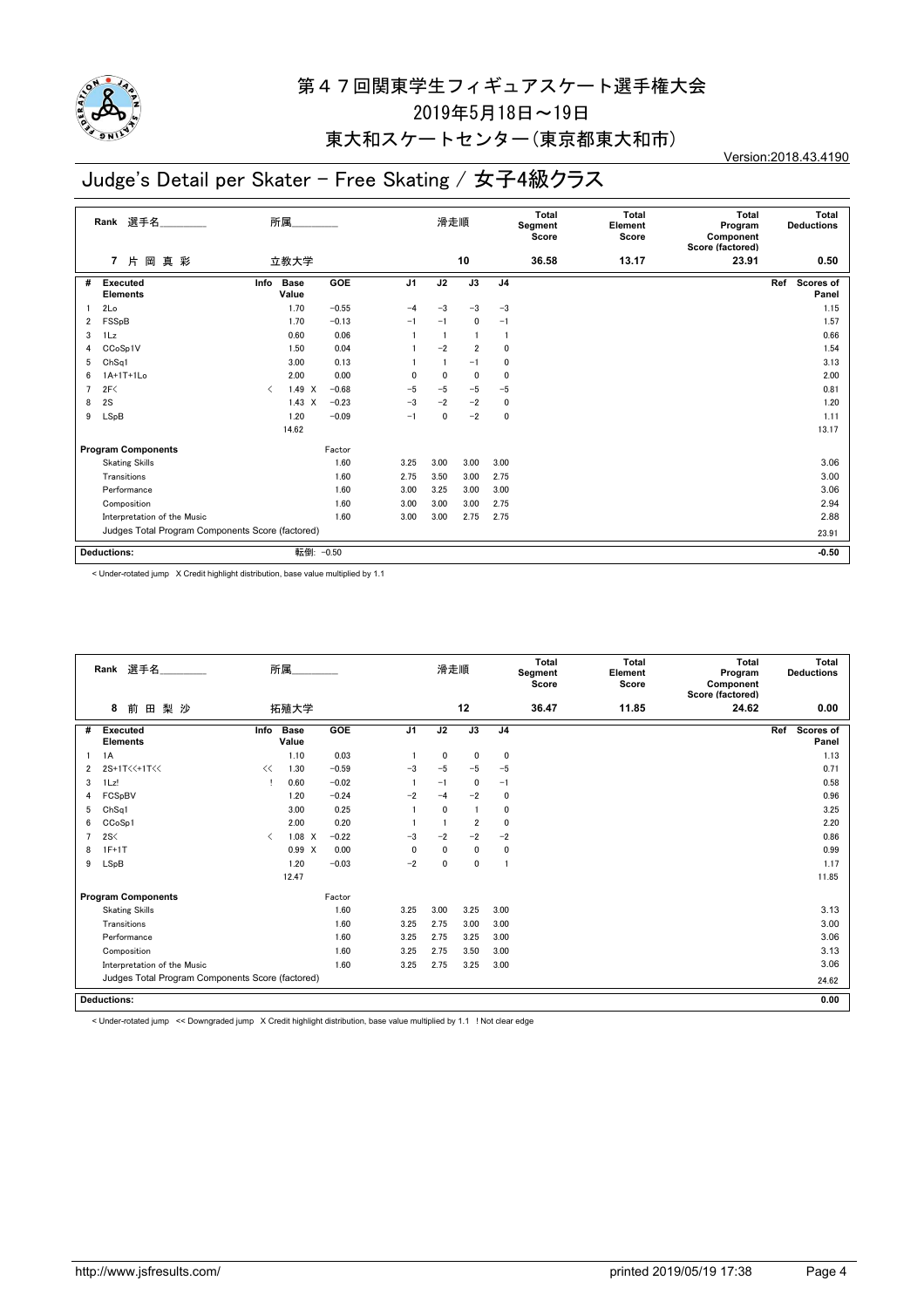

## 東大和スケートセンター(東京都東大和市)

# Judge's Detail per Skater - Free Skating / 女子4級クラス

Version:2018.43.4190

|                | Rank 選手名                                         |      | 所属                   |            |                | 滑走順          |              |                | Total<br>Segment<br>Score | Total<br>Element<br>Score | <b>Total</b><br>Program<br>Component<br>Score (factored) | Total<br><b>Deductions</b> |
|----------------|--------------------------------------------------|------|----------------------|------------|----------------|--------------|--------------|----------------|---------------------------|---------------------------|----------------------------------------------------------|----------------------------|
|                | 9<br>藤 生 侑里華                                     |      |                      | 共愛学園前橋国際大学 |                |              | 6            |                | 36.28                     | 12.66                     | 24.12                                                    | 0.50                       |
| #              | <b>Executed</b><br><b>Elements</b>               | Info | <b>Base</b><br>Value | GOE        | J <sub>1</sub> | J2           | J3           | J <sub>4</sub> |                           |                           |                                                          | Ref<br>Scores of<br>Panel  |
|                | $1A+1T$                                          |      | 1.50                 | 0.03       | $\mathbf 0$    | $\mathbf 0$  |              | 0              |                           |                           |                                                          | 1.53                       |
| $\overline{2}$ | 2F<<                                             | <<   | 0.50                 | $-0.18$    | $-3$           | $-3$         | $-4$         | $-4$           |                           |                           |                                                          | 0.32                       |
| 3              | FSS <sub>p2</sub>                                |      | 2.30                 | 0.17       |                | 0            | $\mathbf{1}$ |                |                           |                           |                                                          | 2.47                       |
| 4              | $2Lz \leq c$                                     | e    | 0.45                 | $-0.23$    | $-5$           | $-5$         | $-5$         | $-5$           |                           |                           |                                                          | 0.22                       |
| 5              | LSp1                                             |      | 1.50                 | 0.08       |                | $\mathbf{1}$ | $\mathbf 0$  | 0              |                           |                           |                                                          | 1.58                       |
| 6              | ChSq1                                            |      | 3.00                 | 0.63       |                |              |              | $\overline{2}$ |                           |                           |                                                          | 3.63                       |
|                | 1Lo                                              |      | $0.55 \quad X$       | $-0.01$    | 0              | $-1$         | 0            | 0              |                           |                           |                                                          | 0.54                       |
| 8              | 1S+1A+SEQ                                        |      | $1.32 \times$        | 0.03       | $\mathbf 0$    |              | $\mathbf{0}$ | 0              |                           |                           |                                                          | 1.35                       |
| 9              | CCoSpBV                                          |      | 1.28                 | $-0.26$    | -3             | $-2$         | $-1$         | $-2$           |                           |                           |                                                          | 1.02                       |
|                |                                                  |      | 12.40                |            |                |              |              |                |                           |                           |                                                          | 12.66                      |
|                | <b>Program Components</b>                        |      |                      | Factor     |                |              |              |                |                           |                           |                                                          |                            |
|                | <b>Skating Skills</b>                            |      |                      | 1.60       | 3.50           | 3.00         | 3.00         | 3.00           |                           |                           |                                                          | 3.13                       |
|                | Transitions                                      |      |                      | 1.60       | 3.00           | 2.75         | 2.75         | 3.00           |                           |                           |                                                          | 2.88                       |
|                | Performance                                      |      |                      | 1.60       | 3.25           | 2.75         | 2.75         | 3.25           |                           |                           |                                                          | 3.00                       |
|                | Composition                                      |      |                      | 1.60       | 3.25           | 2.75         | 3.25         | 3.00           |                           |                           |                                                          | 3.06                       |
|                | Interpretation of the Music                      |      |                      | 1.60       | 3.25           | 2.75         | 3.00         | 3.00           |                           |                           |                                                          | 3.00                       |
|                | Judges Total Program Components Score (factored) |      |                      |            |                |              |              |                |                           |                           |                                                          | 24.12                      |
|                | <b>Deductions:</b>                               |      | 転倒:                  | $-0.50$    |                |              |              |                |                           |                           |                                                          | $-0.50$                    |

<< Downgraded jump X Credit highlight distribution, base value multiplied by 1.1 e Wrong edge

|                | Rank 選手名                                         |      | 所属                   |         |                | 滑走順            |                |                | Total<br>Segment<br>Score | Total<br>Element<br>Score | Total<br>Program<br>Component<br>Score (factored) | <b>Total</b><br><b>Deductions</b> |
|----------------|--------------------------------------------------|------|----------------------|---------|----------------|----------------|----------------|----------------|---------------------------|---------------------------|---------------------------------------------------|-----------------------------------|
|                | 佐藤未菜<br>10                                       |      | 立教大学                 |         |                |                | 15             |                | 35.43                     | 12.42                     | 23.01                                             | 0.00                              |
| #              | Executed<br><b>Elements</b>                      | Info | <b>Base</b><br>Value | GOE     | J <sub>1</sub> | J2             | J3             | J <sub>4</sub> |                           |                           |                                                   | Ref<br>Scores of<br>Panel         |
|                | $1Lz!+1Lo$                                       | л.   | 1.10                 | $-0.18$ | $-2$           | $-3$           | $-4$           | $-3$           |                           |                           |                                                   | 0.92                              |
| $\overline{2}$ | 2S                                               |      | 1.30                 | $-0.16$ | $-2$           | $\mathbf{0}$   | $-2$           | $-1$           |                           |                           |                                                   | 1.14                              |
| 3              | LSp2                                             |      | 1.90                 | 0.29    |                | $\overline{2}$ | $\overline{2}$ | $\mathbf{1}$   |                           |                           |                                                   | 2.19                              |
| 4              | FSSp1                                            |      | 2.00                 | $-0.30$ | $-2$           | $-2$           | $-2$           | 0              |                           |                           |                                                   | 1.70                              |
| 5              | 1Lo                                              |      | 0.50                 | 0.00    | 0              | $\mathbf 0$    | $\mathbf 0$    | 0              |                           |                           |                                                   | 0.50                              |
| 6              | ChSq1                                            |      | 3.00                 | 0.25    | 0              |                |                | 0              |                           |                           |                                                   | 3.25                              |
| $\overline{7}$ | 1A<<                                             | <<   | 0.00 X               | 0.00    |                |                |                |                |                           |                           |                                                   | 0.00                              |
| 8              | 1F!+1T+1Lo                                       |      | $1.54 \times$        | $-0.09$ | $-1$           | -1             | $-3$           | $-2$           |                           |                           |                                                   | 1.45                              |
| 9              | CCoSp1V                                          |      | 1.50                 | $-0.23$ | $-1$           | 0              | $-3$           | $-2$           |                           |                           |                                                   | 1.27                              |
|                |                                                  |      | 12.84                |         |                |                |                |                |                           |                           |                                                   | 12.42                             |
|                | <b>Program Components</b>                        |      |                      | Factor  |                |                |                |                |                           |                           |                                                   |                                   |
|                | <b>Skating Skills</b>                            |      |                      | 1.60    | 3.00           | 3.25           | 3.25           | 2.75           |                           |                           |                                                   | 3.06                              |
|                | Transitions                                      |      |                      | 1.60    | 2.75           | 2.75           | 2.75           | 2.50           |                           |                           |                                                   | 2.69                              |
|                | Performance                                      |      |                      | 1.60    | 3.00           | 3.00           | 3.25           | 2.50           |                           |                           |                                                   | 2.94                              |
|                | Composition                                      |      |                      | 1.60    | 2.75           | 3.00           | 3.25           | 2.50           |                           |                           |                                                   | 2.88                              |
|                | Interpretation of the Music                      |      |                      | 1.60    | 2.75           | 3.00           | 3.00           | 2.50           |                           |                           |                                                   | 2.81                              |
|                | Judges Total Program Components Score (factored) |      |                      |         |                |                |                |                |                           |                           |                                                   | 23.01                             |
|                |                                                  |      |                      |         |                |                |                |                |                           |                           |                                                   |                                   |
|                | <b>Deductions:</b>                               |      |                      |         |                |                |                |                |                           |                           |                                                   | 0.00                              |

<< Downgraded jump X Credit highlight distribution, base value multiplied by 1.1 ! Not clear edge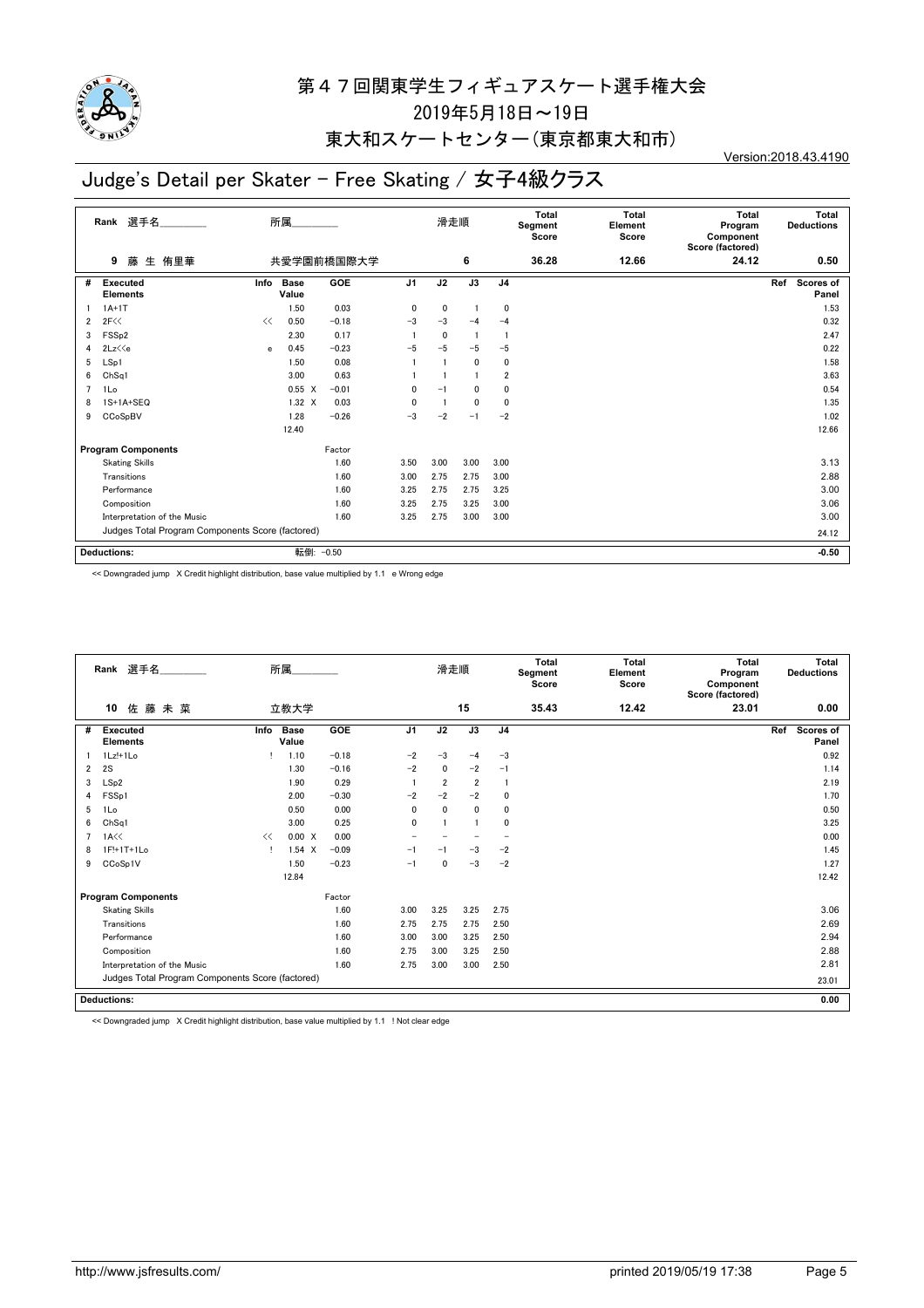

#### 東大和スケートセンター(東京都東大和市)

## Judge's Detail per Skater - Free Skating / 女子4級クラス

Version:2018.43.4190

|                | 選手名<br>Rank                                      | 所属                           |            |                          | 滑走順          |                 |                | <b>Total</b><br>Segment<br>Score | <b>Total</b><br>Element<br>Score | <b>Total</b><br>Program<br>Component<br>Score (factored) | Total<br><b>Deductions</b>       |
|----------------|--------------------------------------------------|------------------------------|------------|--------------------------|--------------|-----------------|----------------|----------------------------------|----------------------------------|----------------------------------------------------------|----------------------------------|
|                | 鈴木菜々<br>11                                       | 共立女子大学                       |            |                          |              | 8               |                | 35.37                            | 12.06                            | 23.81                                                    | 0.50                             |
| #              | Executed<br><b>Elements</b>                      | Info<br><b>Base</b><br>Value | <b>GOE</b> | J <sub>1</sub>           | J2           | $\overline{J3}$ | J <sub>4</sub> |                                  |                                  |                                                          | <b>Scores of</b><br>Ref<br>Panel |
|                | 1Lz+1A+SEQ                                       | 1.36                         | 0.03       | 0                        |              | 0               | 0              |                                  |                                  |                                                          | 1.39                             |
| 2              | 2S                                               | 1.30                         | $-0.65$    | $-5$                     | $-5$         | $-5$            | $-5$           |                                  |                                  |                                                          | 0.65                             |
| 3              | FSSpB                                            | 1.70                         | $-0.43$    | $-2$                     | $-2$         | $-4$            | $-2$           |                                  |                                  |                                                          | 1.27                             |
| 4              | 1F                                               | 0.50                         | 0.00       | $\mathbf 0$              | $\mathbf{0}$ | 0               | $\mathbf 0$    |                                  |                                  |                                                          | 0.50                             |
| 5              | Ch <sub>Sq1</sub>                                | 3.00                         | 0.13       | 0                        |              | 0               | 0              |                                  |                                  |                                                          | 3.13                             |
| 6              | S                                                | 0.00 X                       | 0.00       | $\overline{\phantom{0}}$ |              |                 |                |                                  |                                  |                                                          | 0.00                             |
| $\overline{7}$ | 1A                                               | $1.21 \times$                | 0.08       | 0                        |              |                 |                |                                  |                                  |                                                          | 1.29                             |
| 8              | LSp1                                             | 1.50                         | 0.08       |                          |              | 0               | 0              |                                  |                                  |                                                          | 1.58                             |
| 9              | CCoSp2                                           | 2.50                         | $-0.25$    | 0                        | $-3$         | $-1$            | $\mathbf 0$    |                                  |                                  |                                                          | 2.25                             |
|                |                                                  | 13.07                        |            |                          |              |                 |                |                                  |                                  |                                                          | 12.06                            |
|                | <b>Program Components</b>                        |                              | Factor     |                          |              |                 |                |                                  |                                  |                                                          |                                  |
|                | <b>Skating Skills</b>                            |                              | 1.60       | 3.50                     | 2.75         | 3.00            | 3.00           |                                  |                                  |                                                          | 3.06                             |
|                | Transitions                                      |                              | 1.60       | 3.25                     | 2.50         | 2.75            | 3.00           |                                  |                                  |                                                          | 2.88                             |
|                | Performance                                      |                              | 1.60       | 3.75                     | 2.75         | 2.50            | 3.00           |                                  |                                  |                                                          | 3.00                             |
|                | Composition                                      |                              | 1.60       | 3.25                     | 2.75         | 2.75            | 3.00           |                                  |                                  |                                                          | 2.94                             |
|                | Interpretation of the Music                      |                              | 1.60       | 3.50                     | 2.75         | 2.75            | 3.00           |                                  |                                  |                                                          | 3.00                             |
|                | Judges Total Program Components Score (factored) |                              |            |                          |              |                 |                |                                  |                                  |                                                          | 23.81                            |
|                |                                                  |                              |            |                          |              |                 |                |                                  |                                  |                                                          |                                  |
|                | <b>Deductions:</b>                               | 転倒: -0.50                    |            |                          |              |                 |                |                                  |                                  |                                                          | $-0.50$                          |

X Credit highlight distribution, base value multiplied by 1.1

|   | Rank 選手名                                         | 所属.  |                      |            |                | 滑走順          |                |                | Total<br>Segment<br>Score | Total<br>Element<br>Score | Total<br>Program<br>Component<br>Score (factored) | Total<br><b>Deductions</b> |
|---|--------------------------------------------------|------|----------------------|------------|----------------|--------------|----------------|----------------|---------------------------|---------------------------|---------------------------------------------------|----------------------------|
|   | 高瀬真礼<br>12                                       |      | 法政大学                 |            |                |              | 3              |                | 35.34                     | 11.22                     | 24.62                                             | 0.50                       |
| # | <b>Executed</b><br><b>Elements</b>               | Info | <b>Base</b><br>Value | <b>GOE</b> | J <sub>1</sub> | J2           | J3             | J <sub>4</sub> |                           |                           |                                                   | Scores of<br>Ref<br>Panel  |
|   | 2Lz<<                                            | <<   | 0.60                 | $-0.21$    | $-4$           | $-3$         | $-4$           | $-3$           |                           |                           |                                                   | 0.39                       |
| 2 | 2F<                                              |      | 0.50                 | $-0.21$    | $-4$           | $-4$         | $-5$           | $-4$           |                           |                           |                                                   | 0.29                       |
| 3 | CCoSp1V                                          |      | 1.50                 | 0.00       | 0              | $\mathbf{0}$ | $\mathbf 0$    | 0              |                           |                           |                                                   | 1.50                       |
| 4 | 1A                                               |      | 1.10                 | 0.08       |                |              | 1              | 0              |                           |                           |                                                   | 1.18                       |
| 5 | Ch <sub>Sq1</sub>                                |      | 3.00                 | 0.25       | 0              |              |                | 0              |                           |                           |                                                   | 3.25                       |
| 6 | FSSpB                                            |      | 1.70                 | $-0.04$    | $-2$           | $\Omega$     |                | 0              |                           |                           |                                                   | 1.66                       |
| 7 | 1F                                               |      | $0.55 \quad X$       | $-0.18$    |                | $-5$         | $-5$           | $-5$           |                           |                           |                                                   | 0.37                       |
| 8 | 2S                                               |      | $1.43 \times$        | 0.07       | $\mathbf{0}$   |              | $\overline{1}$ | 0              |                           |                           |                                                   | 1.50                       |
| 9 | <b>LSpB</b>                                      |      | 1.20                 | $-0.12$    | $-2$           | $-1$         | $-1$           | 0              |                           |                           |                                                   | 1.08                       |
|   |                                                  |      | 11.58                |            |                |              |                |                |                           |                           |                                                   | 11.22                      |
|   | <b>Program Components</b>                        |      |                      | Factor     |                |              |                |                |                           |                           |                                                   |                            |
|   | <b>Skating Skills</b>                            |      |                      | 1.60       | 3.75           | 3.25         | 3.00           | 3.00           |                           |                           |                                                   | 3.25                       |
|   | Transitions                                      |      |                      | 1.60       | 3.25           | 2.75         | 2.75           | 2.75           |                           |                           |                                                   | 2.88                       |
|   | Performance                                      |      |                      | 1.60       | 3.50           | 3.00         | 3.25           | 2.75           |                           |                           |                                                   | 3.13                       |
|   | Composition                                      |      |                      | 1.60       | 3.50           | 3.00         | 3.00           | 2.75           |                           |                           |                                                   | 3.06                       |
|   | Interpretation of the Music                      |      |                      | 1.60       | 3.50           | 3.00         | 3.00           | 2.75           |                           |                           |                                                   | 3.06                       |
|   | Judges Total Program Components Score (factored) |      |                      |            |                |              |                |                |                           |                           |                                                   | 24.62                      |
|   | <b>Deductions:</b>                               |      | 転倒: -0.50            |            |                |              |                |                |                           |                           |                                                   | $-0.50$                    |
|   |                                                  |      |                      |            |                |              |                |                |                           |                           |                                                   |                            |

<< Downgraded jump X Credit highlight distribution, base value multiplied by 1.1 ! Not clear edge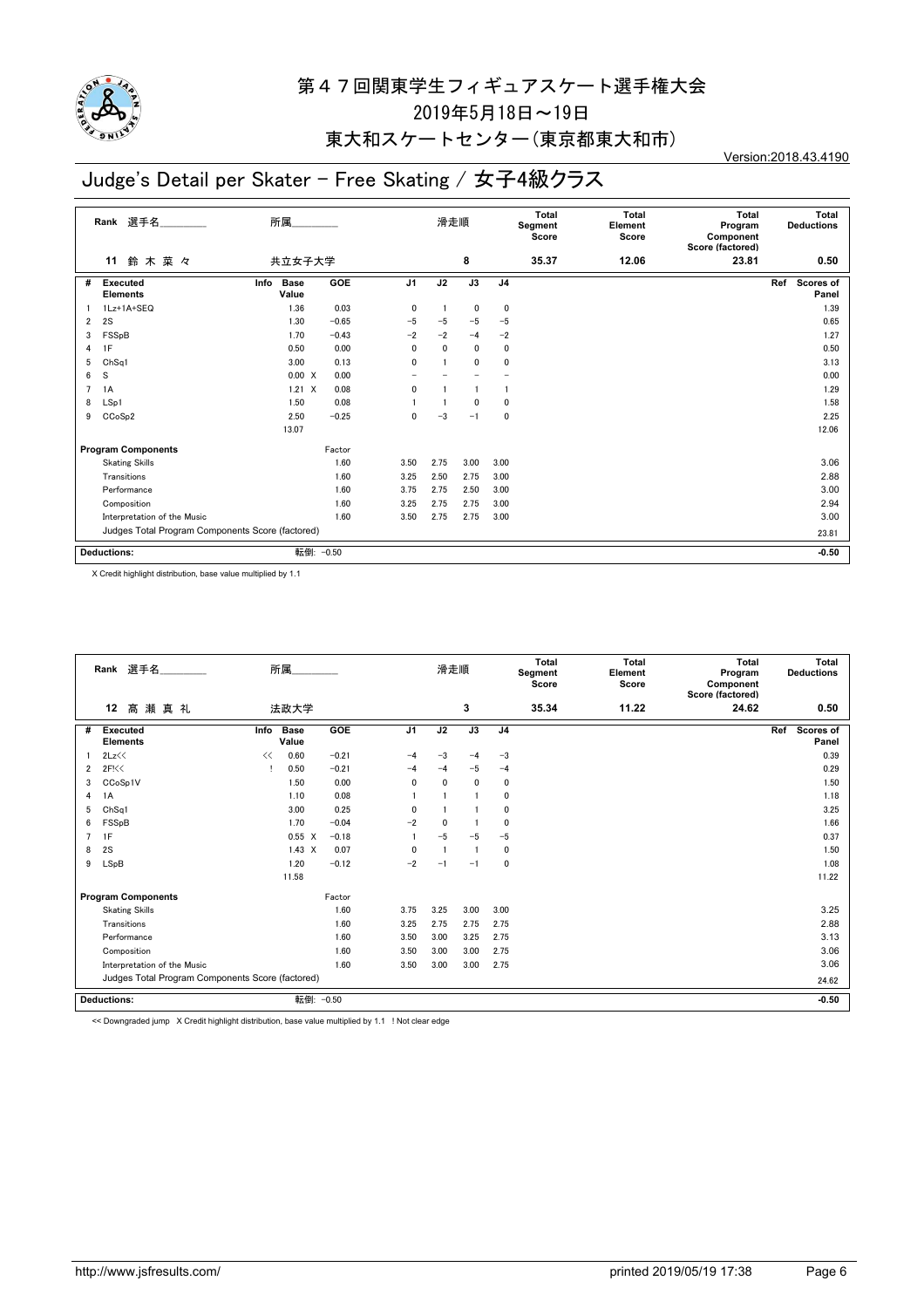

#### 東大和スケートセンター(東京都東大和市)

## Judge's Detail per Skater - Free Skating / 女子4級クラス

Version:2018.43.4190

| 所属<br>選手名<br>Rank |                                                  |                              |         |                | 滑走順      |                 |                | Total<br>Segment<br>Score | Total<br>Element<br>Score | Total<br>Program<br>Component<br>Score (factored) | Total<br><b>Deductions</b> |  |
|-------------------|--------------------------------------------------|------------------------------|---------|----------------|----------|-----------------|----------------|---------------------------|---------------------------|---------------------------------------------------|----------------------------|--|
|                   | 市原茉莉<br>お茶の水女子大学<br>13                           |                              |         |                | 9        |                 |                | 33.03                     | 10.43                     | 22.60                                             | 0.00                       |  |
| #                 | <b>Executed</b><br><b>Elements</b>               | Info<br><b>Base</b><br>Value | GOE     | J <sub>1</sub> | J2       | $\overline{J3}$ | J <sub>4</sub> |                           |                           |                                                   | Scores of<br>Ref<br>Panel  |  |
|                   | 1A                                               | 1.10                         | 0.00    | 0              | 0        | 0               | 0              |                           |                           |                                                   | 1.10                       |  |
| $\overline{2}$    | 1A                                               | 1.10                         | $-0.03$ | 0              | 0        | $-1$            | 0              |                           |                           |                                                   | 1.07                       |  |
| 3                 | $1$ Lze $+1$ T                                   | 0.85<br>e                    | $-0.14$ | $-2$           | $-3$     | $-4$            | $-3$           |                           |                           |                                                   | 0.71                       |  |
| 4                 | FSSpB                                            | 1.70                         | $-0.43$ | $-3$           | $-3$     | $-3$            | $-1$           |                           |                           |                                                   | 1.27                       |  |
| 5                 | LSpB                                             | 1.20                         | 0.00    | $-1$           |          | 0               | 0              |                           |                           |                                                   | 1.20                       |  |
| 6                 | Ch <sub>Sq1</sub>                                | 3.00                         | 0.00    | 0              | 0        | 0               | 0              |                           |                           |                                                   | 3.00                       |  |
| $\overline{7}$    | 1Lo                                              | $0.55 \quad X$               | 0.00    | 0              | $\Omega$ | 0               | 0              |                           |                           |                                                   | 0.55                       |  |
| 8                 | $1F+1Lo+1T$                                      | $1.54 \times$                | $-0.01$ | 0              | $-1$     | 0               | 0              |                           |                           |                                                   | 1.53                       |  |
| 9                 | CCoSp                                            | 0.00                         | 0.00    |                |          |                 |                |                           |                           |                                                   | 0.00                       |  |
|                   |                                                  | 11.04                        |         |                |          |                 |                |                           |                           |                                                   | 10.43                      |  |
|                   | Factor<br><b>Program Components</b>              |                              |         |                |          |                 |                |                           |                           |                                                   |                            |  |
|                   | <b>Skating Skills</b>                            |                              | 1.60    | 3.00           | 2.75     | 2.75            | 2.75           |                           |                           |                                                   | 2.81                       |  |
|                   | Transitions                                      |                              | 1.60    | 2.75           | 2.50     | 2.50            | 2.50           |                           |                           |                                                   | 2.56                       |  |
|                   | Performance                                      |                              | 1.60    | 3.00           | 3.00     | 3.00            | 2.75           |                           |                           |                                                   | 2.94                       |  |
|                   | Composition                                      |                              | 1.60    | 2.75           | 2.75     | 3.25            | 2.50           |                           |                           |                                                   | 2.81                       |  |
|                   | Interpretation of the Music                      |                              | 1.60    | 2.75           | 3.25     | 3.25            | 2.75           |                           |                           |                                                   | 3.00                       |  |
|                   | Judges Total Program Components Score (factored) |                              |         |                |          |                 |                |                           |                           |                                                   | 22.60                      |  |
|                   |                                                  |                              |         |                |          |                 |                |                           |                           |                                                   |                            |  |
|                   | <b>Deductions:</b>                               |                              |         |                |          |                 |                |                           |                           |                                                   | 0.00                       |  |

X Credit highlight distribution, base value multiplied by 1.1 e Wrong edge

| Rank 選手名 |                                                  |                                          | 所属                   |         |                | 滑走順          |              |                | <b>Total</b><br>Segment<br>Score | <b>Total</b><br>Element<br>Score | Total<br>Program<br>Component<br>Score (factored) | Total<br><b>Deductions</b> |  |
|----------|--------------------------------------------------|------------------------------------------|----------------------|---------|----------------|--------------|--------------|----------------|----------------------------------|----------------------------------|---------------------------------------------------|----------------------------|--|
|          | 片柳水希<br>14<br>横浜国立大学                             |                                          |                      | 11      |                |              | 32.89        | 11.48          | 21.91                            | 0.50                             |                                                   |                            |  |
| #        | <b>Executed</b><br><b>Elements</b>               | Info                                     | <b>Base</b><br>Value | GOE     | J <sub>1</sub> | J2           | J3           | J <sub>4</sub> |                                  |                                  |                                                   | Ref<br>Scores of<br>Panel  |  |
|          | LSpB                                             |                                          | 1.20                 | $-0.09$ | 0              | $-1$         | $-2$         | 0              |                                  |                                  |                                                   | 1.11                       |  |
| 2        | 2S<                                              | $\overline{\left\langle \right\rangle }$ | 0.98                 | $-0.49$ | $-5$           | $-5$         | $-5$         | $-5$           |                                  |                                  |                                                   | 0.49                       |  |
| 3        | 1F                                               |                                          | 0.50                 | 0.01    | $\mathbf{0}$   |              | $\mathbf{0}$ | $\mathbf 0$    |                                  |                                  |                                                   | 0.51                       |  |
| 4        | 1Lz+1Lo+1Lo                                      |                                          | 1.60                 | 0.03    |                |              | $\mathbf 0$  | $\mathbf 0$    |                                  |                                  |                                                   | 1.63                       |  |
| 5        | ChSq1                                            |                                          | 3.00                 | $-0.13$ | 0              | $\mathbf{0}$ | $-1$         | 0              |                                  |                                  |                                                   | 2.87                       |  |
| 6        | $1A+1T$                                          |                                          | $1.65 \quad X$       | 0.00    | $\Omega$       | $\mathbf{0}$ | $\mathbf{0}$ | $\Omega$       |                                  |                                  |                                                   | 1.65                       |  |
| 7        | FSSpB                                            |                                          | 1.70                 | $-0.21$ | $-1$           | $-1$         | $-2$         | $-1$           |                                  |                                  |                                                   | 1.49                       |  |
| 8        | 1Lo                                              |                                          | $0.55 \quad X$       | 0.00    | $\mathbf 0$    | 0            | $\mathbf{0}$ | 0              |                                  |                                  |                                                   | 0.55                       |  |
| 9        | CCoSpBV                                          |                                          | 1.28                 | $-0.10$ | $-1$           | $-2$         | $\mathbf 0$  | 0              |                                  |                                  |                                                   | 1.18                       |  |
|          |                                                  |                                          | 12.46                |         |                |              |              |                |                                  |                                  |                                                   | 11.48                      |  |
|          | <b>Program Components</b>                        |                                          |                      | Factor  |                |              |              |                |                                  |                                  |                                                   |                            |  |
|          | <b>Skating Skills</b>                            |                                          |                      | 1.60    | 3.00           | 2.75         | 2.75         | 3.00           |                                  |                                  |                                                   | 2.88                       |  |
|          | Transitions                                      |                                          |                      | 1.60    | 2.75           | 2.50         | 2.75         | 2.75           |                                  |                                  |                                                   | 2.69                       |  |
|          | Performance                                      |                                          |                      | 1.60    | 3.00           | 2.50         | 2.50         | 2.75           |                                  |                                  |                                                   | 2.69                       |  |
|          | Composition                                      |                                          |                      | 1.60    | 2.75           | 2.75         | 2.75         | 2.75           |                                  |                                  |                                                   | 2.75                       |  |
|          | Interpretation of the Music                      |                                          |                      | 1.60    | 2.75           | 2.75         | 2.50         | 2.75           |                                  |                                  |                                                   | 2.69                       |  |
|          | Judges Total Program Components Score (factored) |                                          |                      |         |                |              |              |                |                                  |                                  |                                                   | 21.91                      |  |
|          |                                                  |                                          |                      |         |                |              |              |                |                                  |                                  |                                                   |                            |  |
|          | <b>Deductions:</b>                               | 転倒: -0.50                                |                      |         |                |              |              |                |                                  |                                  | $-0.50$                                           |                            |  |

< Under-rotated jump X Credit highlight distribution, base value multiplied by 1.1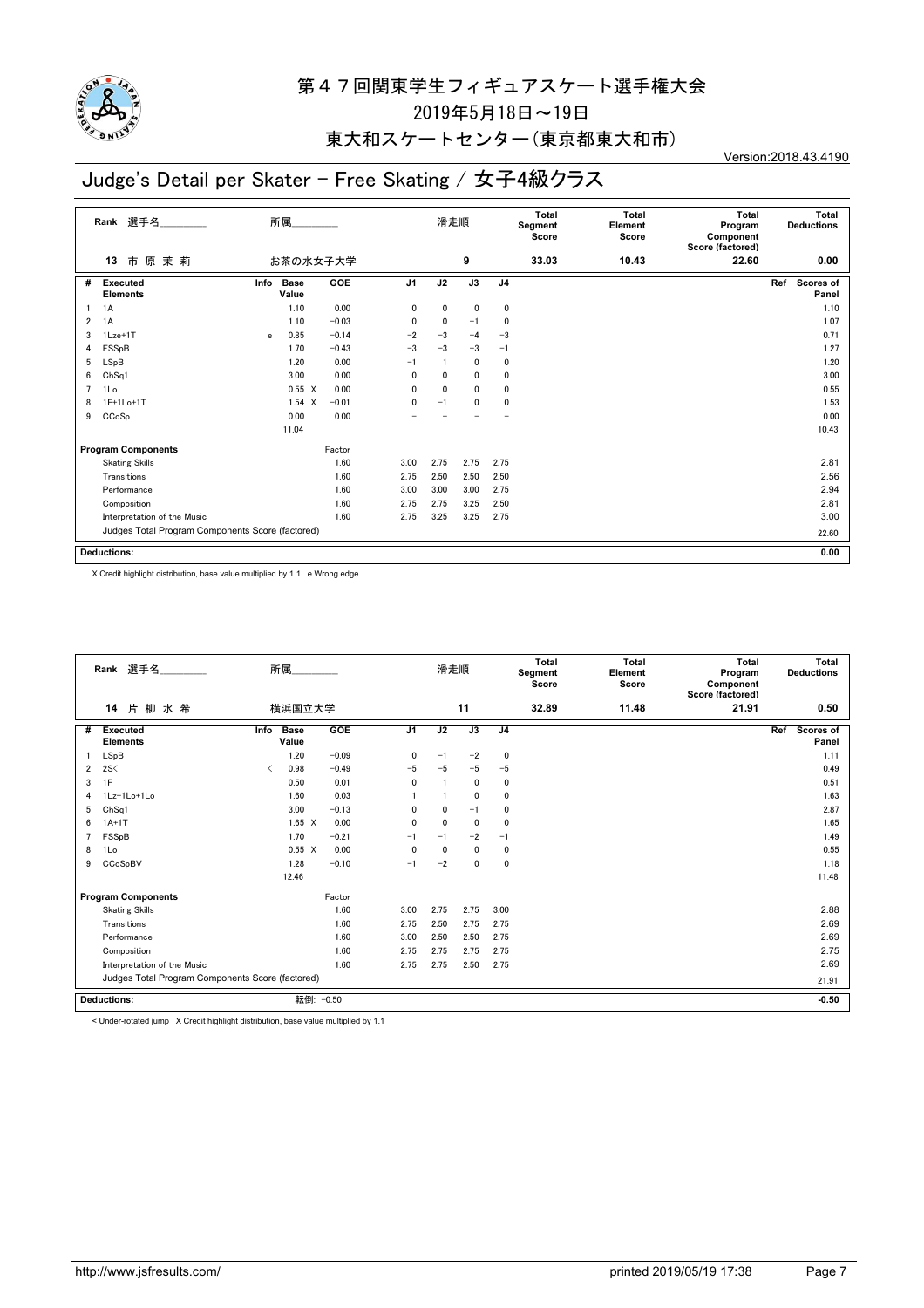

#### 東大和スケートセンター(東京都東大和市)

## Judge's Detail per Skater - Free Skating / 女子4級クラス

Version:2018.43.4190

|                | 所属<br>Rank 選手名                                   |                              |            |                |      | 滑走順          |                          | <b>Total</b><br>Segment<br>Score | <b>Total</b><br>Element<br>Score | <b>Total</b><br>Program<br>Component<br>Score (factored) | Total<br><b>Deductions</b> |
|----------------|--------------------------------------------------|------------------------------|------------|----------------|------|--------------|--------------------------|----------------------------------|----------------------------------|----------------------------------------------------------|----------------------------|
|                | 小林奈央<br>高崎健康福祉大学<br>15                           |                              |            |                |      | 4            |                          | 31.89                            | 9.07                             | 23.32                                                    | 0.50                       |
| #              | Executed<br><b>Elements</b>                      | Info<br><b>Base</b><br>Value | <b>GOE</b> | J <sub>1</sub> | J2   | J3           | J <sub>4</sub>           |                                  |                                  |                                                          | Scores of<br>Ref<br>Panel  |
|                | 2T                                               | 1.30                         | $-0.20$    | $-2$           | $-1$ | $-2$         | $-1$                     |                                  |                                  |                                                          | 1.10                       |
| 2              | 1Lz+1A+SEQ                                       | 1.36                         | $-0.55$    | $-5$           | $-5$ | $-5$         | $-5$                     |                                  |                                  |                                                          | 0.81                       |
| 3              | LSpB                                             | 1.20                         | $-0.24$    | $-2$           | $-2$ | $-2$         | $-2$                     |                                  |                                  |                                                          | 0.96                       |
| 4              | FSSp                                             | 0.00                         | 0.00       |                |      |              | $\overline{\phantom{0}}$ |                                  |                                  |                                                          | 0.00                       |
| 5              | Ch <sub>Sq1</sub>                                | 3.00                         | 0.38       |                |      |              | 0                        |                                  |                                  |                                                          | 3.38                       |
| 6              | $1F+1Lo$                                         | 1.00                         | 0.00       | 0              | 0    | 0            | 0                        |                                  |                                  |                                                          | 1.00                       |
| $\overline{7}$ | 2Lo<<                                            | $0.55 \t X$<br><<            | $-0.23$    | $-4$           | $-5$ | $-5$         | $-4$                     |                                  |                                  |                                                          | 0.32                       |
| 8              | 2S                                               | $1.43 \times$                | 0.07       | $\Omega$       |      | $\mathbf{0}$ | -1                       |                                  |                                  |                                                          | 1.50                       |
| 9              | CoSp                                             | 0.00                         | 0.00       |                |      |              |                          |                                  |                                  |                                                          | 0.00                       |
|                |                                                  | 9.84                         |            |                |      |              |                          |                                  |                                  |                                                          | 9.07                       |
|                | <b>Program Components</b>                        |                              | Factor     |                |      |              |                          |                                  |                                  |                                                          |                            |
|                | <b>Skating Skills</b>                            |                              | 1.60       | 3.50           | 3.00 | 2.75         | 3.00                     |                                  |                                  |                                                          | 3.06                       |
|                | Transitions                                      |                              | 1.60       | 3.25           | 2.75 | 2.50         | 2.75                     |                                  |                                  |                                                          | 2.81                       |
|                | Performance                                      |                              | 1.60       | 3.50           | 2.75 | 2.50         | 2.75                     |                                  |                                  |                                                          | 2.88                       |
|                | Composition                                      |                              | 1.60       | 3.50           | 3.00 | 2.75         | 2.50                     |                                  |                                  |                                                          | 2.94                       |
|                | Interpretation of the Music                      |                              | 1.60       | 3.25           | 3.25 | 2.50         | 2.50                     |                                  |                                  |                                                          | 2.88                       |
|                | Judges Total Program Components Score (factored) |                              |            |                |      |              |                          |                                  |                                  |                                                          | 23.32                      |
|                |                                                  |                              |            |                |      |              |                          |                                  |                                  |                                                          |                            |
|                | <b>Deductions:</b>                               |                              | 転倒: -0.50  |                |      |              |                          |                                  |                                  |                                                          | $-0.50$                    |

<< Downgraded jump X Credit highlight distribution, base value multiplied by 1.1

|                | Rank 選手名<br>所属                                   |        |                      |         | 滑走順            |              | Total<br>Segment<br>Score |                | Total<br>Element<br>Score | Total<br>Program<br>Component<br>Score (factored) | Total<br><b>Deductions</b> |                           |
|----------------|--------------------------------------------------|--------|----------------------|---------|----------------|--------------|---------------------------|----------------|---------------------------|---------------------------------------------------|----------------------------|---------------------------|
|                | 塩野美穂<br>16                                       | 明治学院大学 |                      |         | 14             |              |                           | 31.18          | 8.56                      | 22.62                                             | 0.00                       |                           |
| #              | <b>Executed</b><br><b>Elements</b>               | Info   | <b>Base</b><br>Value | GOE     | J <sub>1</sub> | J2           | J3                        | J <sub>4</sub> |                           |                                                   |                            | Scores of<br>Ref<br>Panel |
|                | Ch <sub>Sq1</sub>                                |        | 3.00                 | 0.63    |                |              | $\overline{2}$            | $\overline{1}$ |                           |                                                   |                            | 3.63                      |
| $\overline{2}$ | 1Lo                                              |        | 0.50                 | 0.01    | 0              |              | $\mathbf{0}$              | $\mathbf 0$    |                           |                                                   |                            | 0.51                      |
| 3              | 1Lo                                              |        | 0.50                 | $-0.14$ | $\mathbf{0}$   | $-3$         | $-4$                      | $-4$           |                           |                                                   |                            | 0.36                      |
| 4              | LSpB                                             |        | 1.20                 | $-0.06$ | $-2$           | $\mathbf{0}$ | $\mathbf{0}$              | $\Omega$       |                           |                                                   |                            | 1.14                      |
| 5              | $1$ Lze $+1$ T                                   | e      | 0.85                 | $-0.13$ | $-2$           | $-3$         | $-3$                      | $-3$           |                           |                                                   |                            | 0.72                      |
| 6              | $1A+1T$                                          |        | $1.65 \quad X$       | 0.00    | 0              | 0            | 0                         | 0              |                           |                                                   |                            | 1.65                      |
| 7              | FUS <sub>pB</sub> *                              | $\ast$ | 0.00                 | 0.00    |                |              |                           |                |                           |                                                   |                            | 0.00                      |
| 8              | 1F                                               |        | $0.55 \quad X$       | 0.00    | $\mathbf{0}$   | $\mathbf{0}$ | $\mathbf{0}$              | $\mathbf{0}$   |                           |                                                   |                            | 0.55                      |
| 9              | CoSp                                             |        | 0.00                 | 0.00    |                |              |                           |                |                           |                                                   |                            | 0.00                      |
|                |                                                  |        | 8.25                 |         |                |              |                           |                |                           |                                                   |                            | 8.56                      |
|                | <b>Program Components</b>                        |        |                      |         |                |              |                           |                |                           |                                                   |                            |                           |
|                | <b>Skating Skills</b>                            |        |                      | 1.60    | 2.75           | 3.00         | 3.00                      | 3.00           |                           |                                                   |                            | 2.94                      |
|                | Transitions                                      |        |                      | 1.60    | 2.00           | 3.00         | 3.00                      | 3.00           |                           |                                                   |                            | 2.75                      |
|                | Performance                                      |        |                      | 1.60    | 2.50           | 2.75         | 3.25                      | 3.25           |                           |                                                   |                            | 2.94                      |
|                | Composition                                      |        |                      | 1.60    | 2.25           | 2.75         | 3.50                      | 3.00           |                           |                                                   |                            | 2.88                      |
|                | Interpretation of the Music                      |        |                      | 1.60    | 2.25           | 2.75         | 2.50                      | 3.00           |                           |                                                   |                            | 2.63                      |
|                | Judges Total Program Components Score (factored) |        |                      |         |                |              |                           |                |                           |                                                   |                            | 22.62                     |
|                | <b>Deductions:</b>                               |        |                      |         |                |              |                           |                |                           |                                                   |                            | 0.00                      |
|                |                                                  |        |                      |         |                |              |                           |                |                           |                                                   |                            |                           |

\* Invalid element X Credit highlight distribution, base value multiplied by 1.1 e Wrong edge